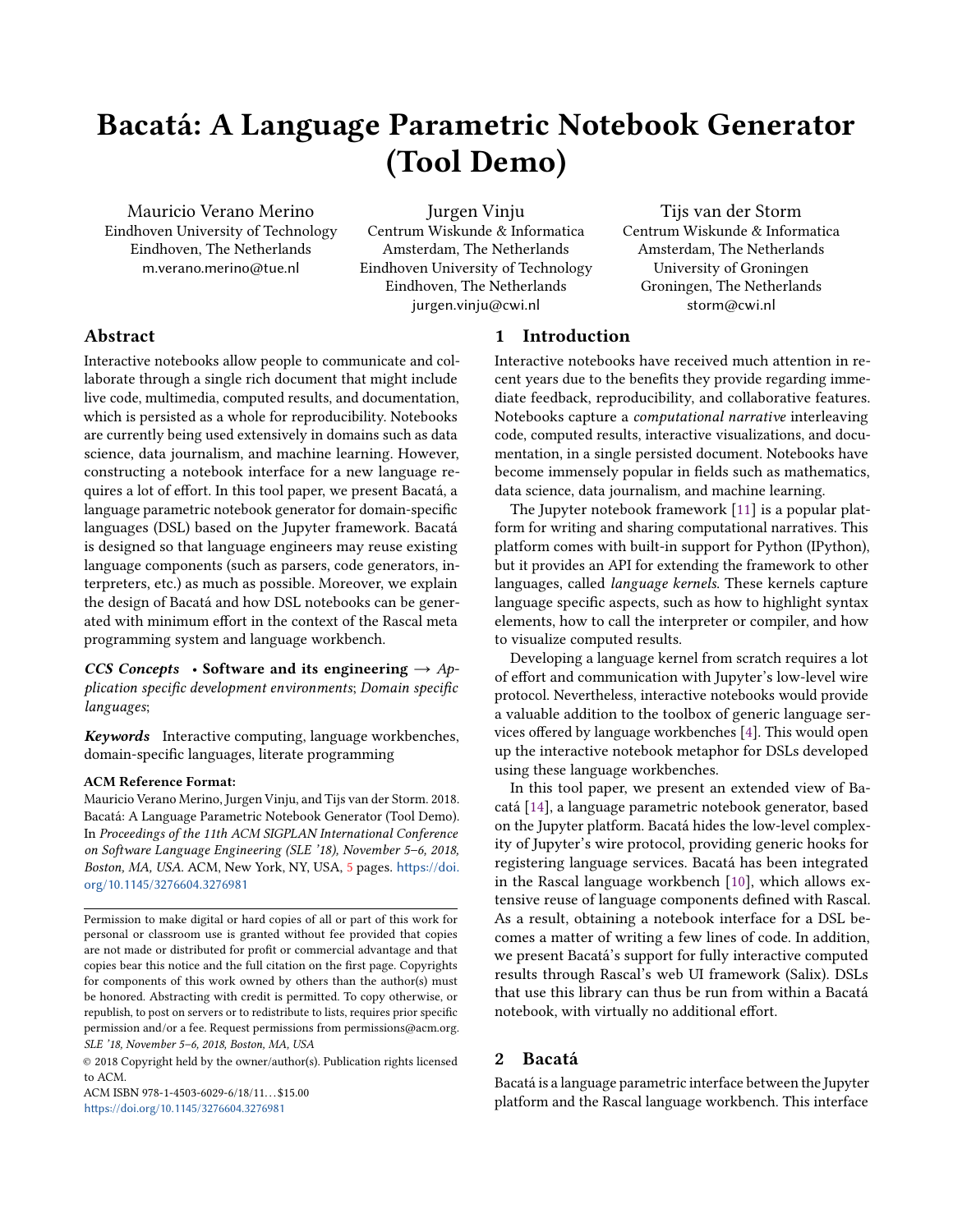generates Jupyter language kernels that reuse language components such as grammars, parsers, and Read-Eval-Print Loops (REPLs). In this section, we describe Bacatá's general architecture and Bacatá-Core.

#### 2.1 Architecture

Figure [1](#page-1-0) depicts a general overview of Bacatá's architecture, which highlights its most essential components. Two primary actors interact with Bacatá, language engineers and end-users. Language engineers use Bacatá to generate Jupyter language kernels. Whereas end-users utilize a language kernel, previously generated by a language engineer, to interact with the language through a notebook front-end.

Bacatá consists of two main components, Bacatá-Core and Bacatá-Rascal. On the one hand, Bacatá-Core abstracts away the communication layer between Jupyter and the language. It provides a generic language protocol interface (similar to Microsoft's Language Server Protocol [\[15\]](#page-4-5)), that could be implemented for language workbenches other than Rascal. This component is responsible for the interaction between the executable code written in a notebook and its execution.

On the other hand, Bacatá-Rascal implements the interface offered by Bacatá-Core, and provides the means for languages developed using Rascal to be connected to Bacatá-Core. To use those services, Bacatá-Rascal takes as input an Algebraic Data Type (ADT) called Kernel. A Kernel object is the entry-point for generating and re-using languagespecific artifacts such as CodeMirror  $[6]$  modes, language interpreters, completion functions, and interactive visualizations. After a language engineer generates a language kernel using Bacatá, this language becomes part of the supported languages of the current Jupyter environment.

From the end-user perspective, Bacatá-Rascal and Bacatá-Core are hidden, since they simply choose their desired language kernel from the Jupyter notebook interface. After selecting the language kernel, Jupyter automatically instantiates the language REPL through Bacatá, which allows the user to execute code.

#### 2.2 Bacatá-Core

Jupyter offers a protocol called the wire protocol [\[8\]](#page-4-7), which is a communication protocol implemented using ZeroMQ sockets [\[1\]](#page-4-8). This protocol describes a set of sockets and messages that enable the interaction between third-party languages and the Jupyter platform. Similarly, it describes the structure of the messages and how to exchange those messages among different sockets used by Jupyter. To extend Jupyter's default set of languages, language engineers need to implement a language kernel. A language kernel is a program that runs user code. To create a language kernel from scratch, language engineers must follow the low-level wire protocol.

Bacatá-Core offers the ILanguageProtocol interface that enables the communication between Jupyter and a language

<span id="page-1-0"></span>

Figure 1. General overview of Bacatá's architecture.

```
data REPL
 = repl(Result(str) handler,
        Completion(str) completor);
alias Completion
 = tuple[int pos, list[str] suggestions];
data Result
 = text(str result, list[Message] messages);
              Listing 1. REPL ADT.
```
in a generic way. The primary purpose of this layer is to abstract the implementation complexity of the wire protocol and its related socket management. Therefore, the language developer can focus on the language engineering layer. For DSLs developed within Rascal, we have implemented this interface in a language parametric way. In other words, it pretends to be a particular language kernel, but delegating all language specific service requests to a language implementation in Rascal.

### 3 Bacatá-Rascal

As explained before, to support new languages by Jupyter, developers have to implement a language kernel. Bacatá offers a Jupyter language kernel generator for DSLs written within the Rascal LWB.

To use Bacatá's kernel generator, a language engineer needs to define a function that produces a REPL ADT, which will be used as the language's interactive interpreter. The REPL ADT is defined as shown in Listing [1.](#page-1-1)

1. The language engineer calls the Bacatá function bacata which accepts one argument, a value of type Kernel.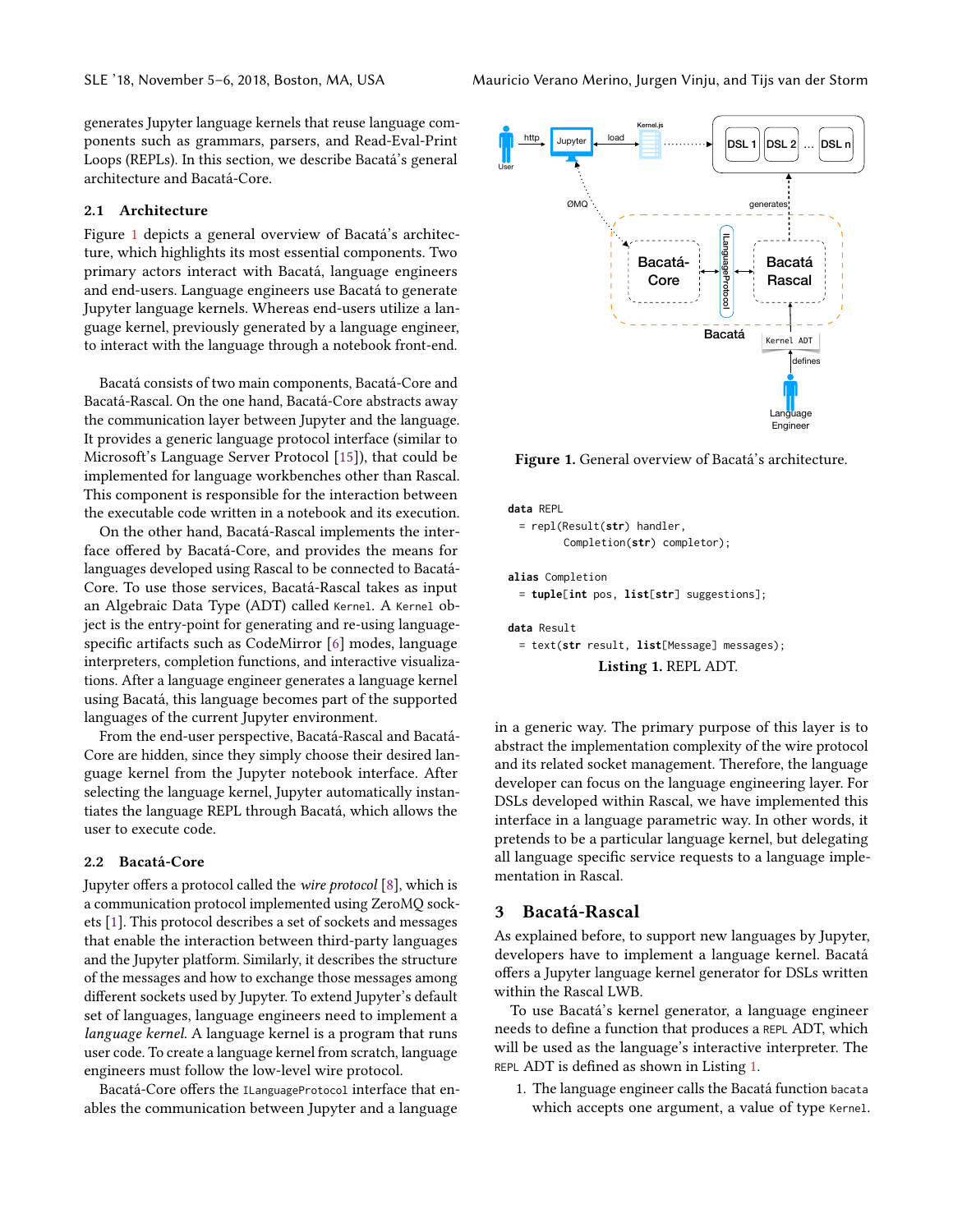<span id="page-2-0"></span>**data** Kernel

```
= kernel(str language, loc project,
    str replFunction, loc logo = |tmp:///|);
            Listing 2. Kernel ADT.
```
The Kernel type (shown in Listing [2\)](#page-2-0), defines the configuration parameters for Bacatá-Core to obtain language specific information (e.g., name and location of the logo of the language) and find relevant resources, such as the fully qualified name of the REPL implementation to be used.

- 2. The generated kernel assumes that there is a replFunction which returns a REPL value. The REPL data type is shown in Listing [1.](#page-1-1) It encapsulates two functions, the handler for interpreting code, and a completor for code completion. The respective result types of each function are also shown in Listing [1.](#page-1-1)
- 3. Optionally, language engineers can generate CodeMirror syntax-highlighting modes. This is achieved by providing a value of the data type Mode (Listing [4\)](#page-2-1), which can be automatically derived from the language's grammar.

The function bacata takes a Kernel object to generate a JSON file called *kernel.json* (Listing [3\)](#page-2-2). This file contains different data such as Jupyter's connection details (e.g., ZMQ socket types and ports), language REPL execution instructions, and language-specific information (e.g., name and logo). When an end-user requests to generate a notebook for a specific language, all this data is being forwarded to Bacatá. Then, after generating the JSON file, Bacatá automatically registers the language as part of the Jupyter supported languages.

```
{
 "argv": [
   "java", "-jar",
   "/Mauricio/bacata/bacata-dsl.jar",
   "{connection_file}",
   "home:///projects/Calc",
   "Repl::myRepl",
   "Calc"
   ],
   "display_name": "Calc",
   "language": "Calc"
}
```
Listing 3. Generated Jupyter kernel for Calc

### 3.1 Syntax Highlighting

Jupyter's input cells highlighting is based on the CodeMirror  $\det^{-1}$  $\det^{-1}$  $\det^{-1}$ , which supports easily customizable syntax highlighting using modes. Modes are like so-called "Textmate

```
<sup>1</sup>https://codemirror.net
```

```
data Mode
 = mode(str name, list[State] states);
data State = state(str name, list[Rule] rules);
data Rule
 = rule(str regex, list[str] tokens,
         str next = "", bool indent = false,
         bool dedent = false);
```

```
Listing 4. Syntax Mode ADT
```
grammars"[2](#page-2-4) , which are used by editors such as Textmate, VS Code, SublimeText, and many others.

The Mode data type shown in Listing [4](#page-2-1) models such modes. A mode has a name and contains several state definitions. Each state then defines a few rules that are applicable in that state. A Rule defines a regular expression to match a particular substring and assigns a list of token types to it that will determine its visual appearance. After a rule has matched, it may transit to another state via the next property. The optional booleans indent and dedent control auto indentation in block constructs.

To support syntax highlighting in Bacatá-generated notebooks, the bacata function supports an optional additional argument for the mode:

Notebook bacata(Kernel k, Mode mode=mode("", [])) {...}

Language engineers can define such modes manually. However, Bacatá also features a function to generate simple modes for keyword highlighting from a Rascal grammar using re flection.

## 3.2 Interactive Visualizations

Jupyter notebooks run in the browser, so this allows output cells to contain almost arbitrary interactive visualizations, beyond plain text output. Bacatá supports fully interactive, stateful graphical user interfaces in output cells through integration with Rascal's web UI framework Salix<sup>[3](#page-2-5)</sup>, which emulates Elm's<sup>[4](#page-2-6)</sup> architecture. Salix supports all the standard HTML and SVG elements, and features integration with graph rendering libraries<sup>[5](#page-2-7)</sup>, and chart frameworks<sup>[6](#page-2-8)</sup>.

A Salix application is encapsulated as a value of type App[&T] where the type parameter &T indicates the type of the application data model. Under the hood, an App encapsulates a view to draw UIs using HTML and SVG elements, and an update function to update the model when a user event is triggered. Bacatá makes use of such Salix applications by

<span id="page-2-4"></span> $2$ https://manual.macromates.com/en/language\_grammars

<span id="page-2-5"></span> $3$ https://github.com/cwi-swat/salix

<span id="page-2-6"></span><sup>4</sup>[hp://www.elm-lang.org](http://www.elm-lang.org)

<span id="page-2-7"></span> $5$ https://github.com/dagrejs

<span id="page-2-8"></span> $6$ https://developers.google.com/chart/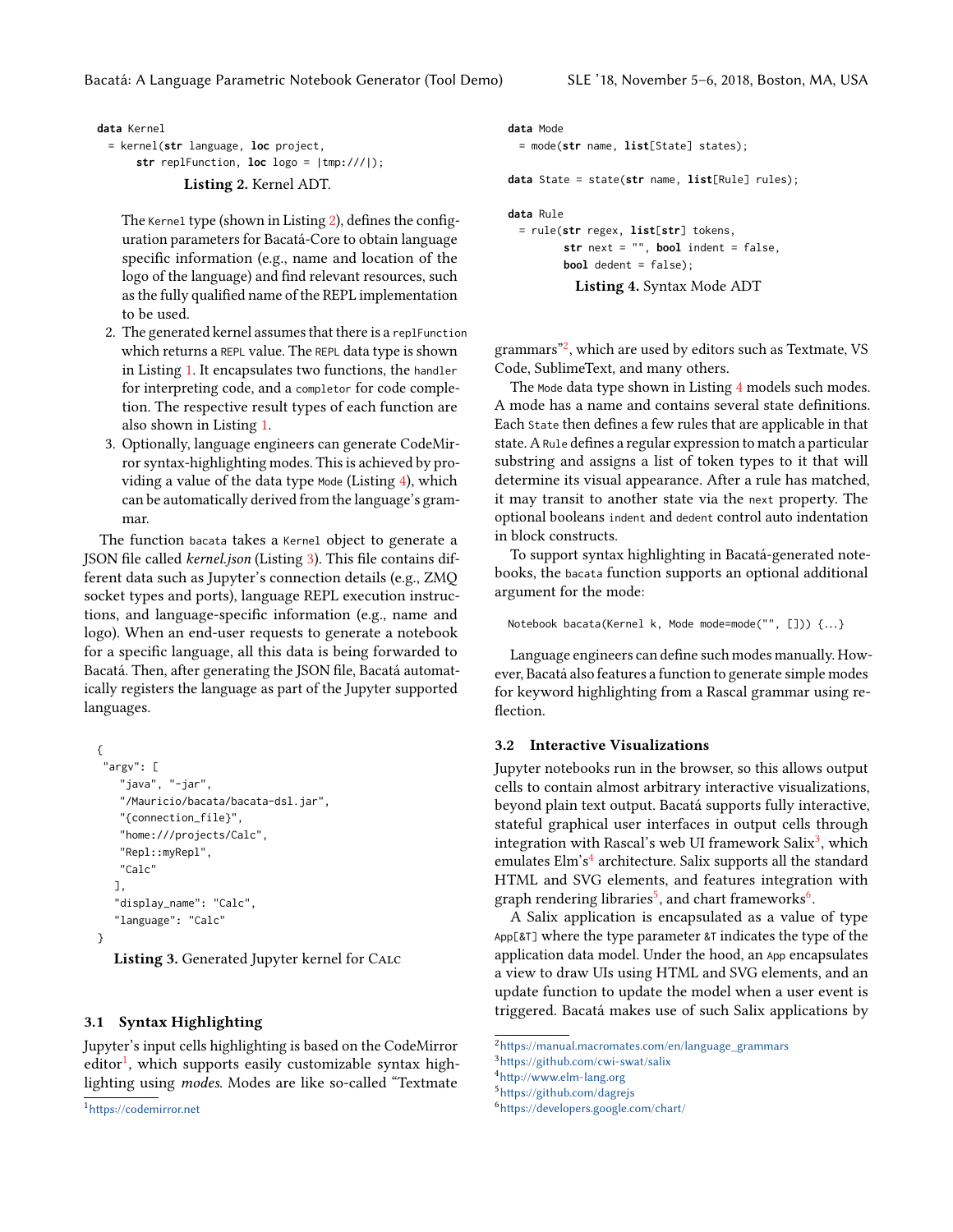

Figure 2. Interactive debugging of a CALC expression.

allowing Salix Apps as output of the REPL. This is achieved by extending the Result data type of Listing [1:](#page-1-1)

**data** Result

 $=$  ...

| app(App[&T] app, **list**[Message] messages);

This kind of result can be used to produce fully functional stateful output cells, leveraging all UI features of Salix.

A Salix application consists of three functions. The first one produces the initial model. The second one is the view function, which takes a model and draws the UI. Finally, the update function updates the model.

An example of a fully interactive output cell is illustrated in Figure [2.](#page-3-0) It shows an interactive debugger for a simple calculator language (Calc). The language consists of commands and expressions. Commands consist of assignments and expression evaluation. Expression forms are variables, numbers, multiplication, and addition. Commands are executed using a function, which returns a number and a (possibly updated) environment. Expressions simply evaluate to numbers. In Figure [2](#page-3-0) the user has typed in two assignments to variables <sup>x</sup> and <sup>y</sup>, and then invokes the show-command to inspect the effect of the current variable bindings on the expression  $2 \times y$ . The result is two slider widgets for variable x and y, together with current evaluation of  $2 * y$ . When changing the slider for <sup>x</sup> or <sup>y</sup> the new result will be live updated on the last line. We required 50 SLOCs to define the notebook for the CALC language, including the definition of the REPL and the Salix application for debugging expressions.

Additionally, we have generated notebooks for three other DSLs, namely Halide\* [\[17\]](#page-4-9), OL [\[4\]](#page-4-2), and Sweeter  $S^7$  $S^7$ .

## 4 Related Work

Bacatá can be positioned in an extensive line of research in program environment generation [\[2,](#page-4-10) [4,](#page-4-2) [7,](#page-4-11) [9,](#page-4-12) [18,](#page-4-13) [20,](#page-4-14) [22\]](#page-4-15). Currently, this work is centered around the concept of language

<span id="page-3-0"></span>SLE '18, November 5–6, 2018, Boston, MA, USA Mauricio Verano Merino, Jurgen Vinju, and Tijs van der Storm

workbenches, a term popularized by Fowler [\[5\]](#page-4-16). In his essay, he explains a brief history of the language-oriented programming, their pros and cons, and how IDE tooling has become essential for the viability of language oriented programming, and learning and using DSLs.

Language workbenches provide language parametric tools, meta languages, and techniques to lower the cost of DSL engineering. Bacatá aims to do the same for notebooks. Specifically, interactive notebooks provide a different user interface for code and documentation. Orthogonal to, but not in con flict with more traditional IDE or editor styles.

Concerning interactive computing, Cook [\[3\]](#page-4-17) and Nagar [\[16\]](#page-4-18) have highlighted the importance of this paradigm of software development. Cook [\[3\]](#page-4-17), shows the consequences of adopting this paradigm and how it affects the way we write code based on immediate responses. While Nagar [\[16\]](#page-4-18) shows a Python way of working using interactive computing, and how it has reduced the learning curve of a programming language if the user can experiment with commands and expressions.

Notebooks integrate the use of narrative in software development, literate programming [\[12,](#page-4-19) [19\]](#page-4-20), interactive computing, and collaboration. Turner et al. [\[21\]](#page-4-21) found notebooks useful as a way of supporting cooperative work and sharing information with non-technical staff. This is aligned with the perspective of using notebooks for DSLs that have a non-programmer audience. However, they found it difficult to differentiate between formal an informal information. Similarly, Malony et al. [\[13\]](#page-4-22) performed computational experiments using a notebook environment, called the Virtual Notebook Environment (ViNE).

### 5 Conclusions

Constructing interactive notebooks for new languages requires a lot of effort, especially in the context of DSLs, where the engineering trade-offs and design cycle is different from general purpose languages. In this tool paper, we have presented Bacatá, a language parametric notebook generator based on the Jupyter framework. Given existing language components, such as parsers, interpreters, type checkers, etc., Bacatá reduces the effort of obtaining an interactive notebook interface to writing a few lines of code that wires language components together.

We described the core architecture of Bacatá and presented how the interface is exposed within the Rascal language workbench. Next to the usual notebook features (executing code, code completion, and highlighting), we have shown how Bacatá supports fully interactive output cells using Rascal's web-based GUI framework Salix.

## Acknowledgments

This material is based upon work supported by the Impuls II cooperation project between Océ and TU Eindhoven.

<span id="page-3-1"></span> $7$ https://github.com/cwi-swat/hack-your-javascript